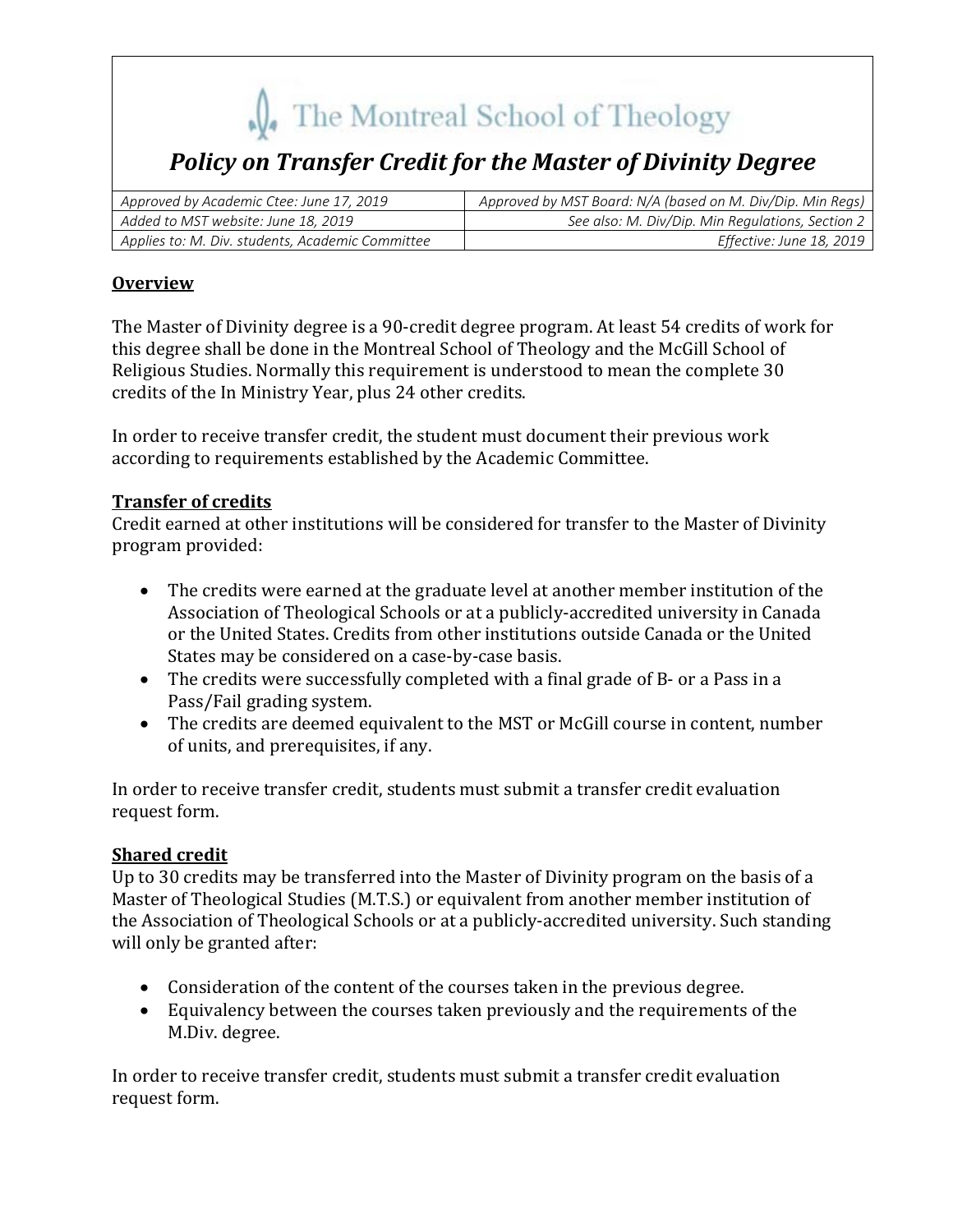#### **Other Academic Credit**

Clinical Pastoral Education may be accepted for credit toward the Master of Divinity degree to a maximum of 6 credits. One unit of CPE shall count for 6 credits. These credits cannot be used to meet distribution requirements. To qualify, a student must submit a certification of completion of a program recognized by the Association of Clinical Pastoral Education or the Canadian Association for Spiritual Care.

Colleges may choose to recognize coursework undertaken at other institutions as fulfilling the denominational studies requirement of the In Ministry Year.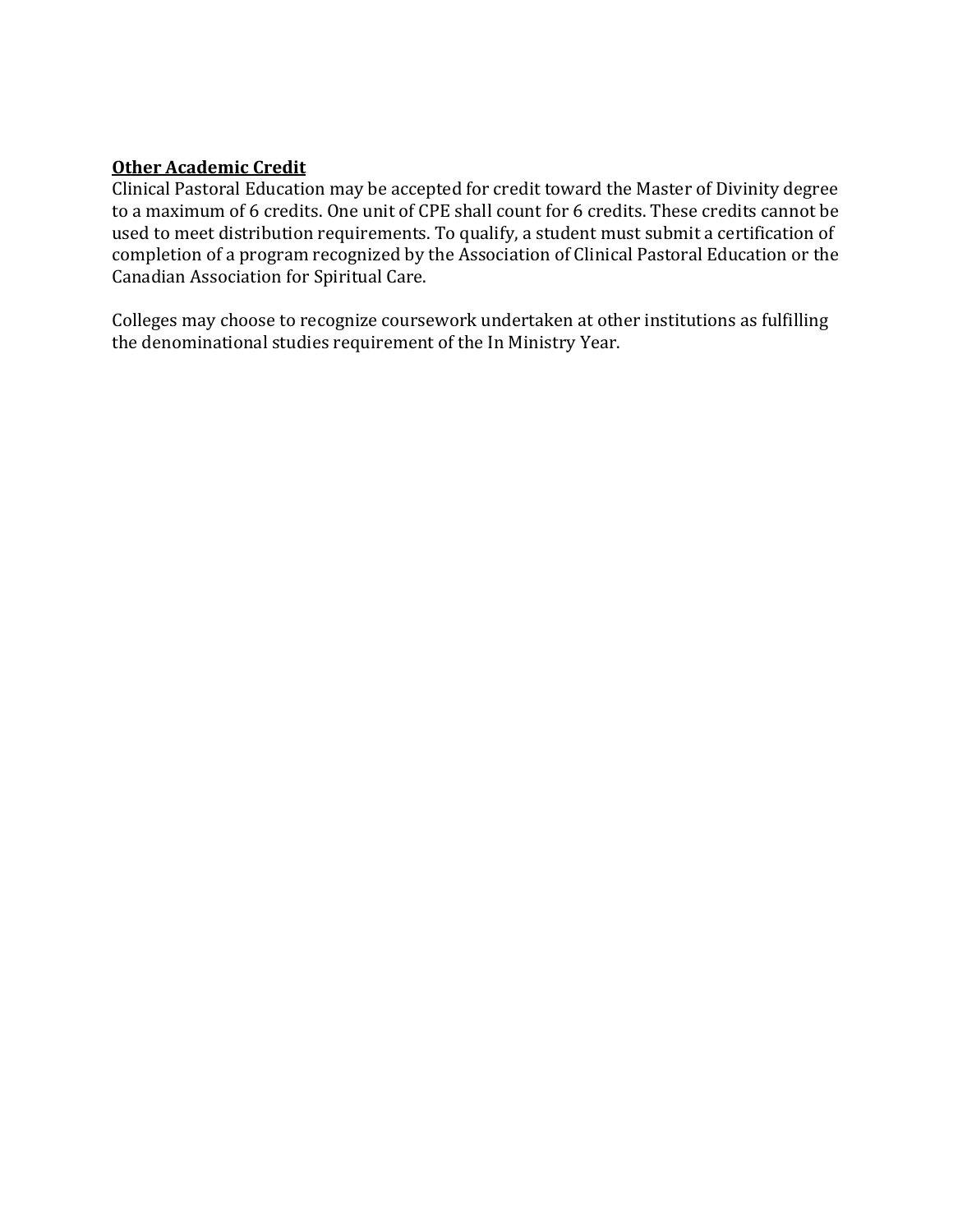## **Montreal School of Theology**

## **Transfer Credit Information for Students**

Please read the frequently asked questions below about transferring credits to the Montreal School of Theology.

## **How may** I **request an evaluation of my credits for transferability to the Montreal School of Theology?**

• In order for us to evaluate your credits for transferability to the Montreal School of Theology, you must fill out and return to the Montreal School of Theology (via fax, mail, or email) a Transfer Credit Evaluation Request form.

## **Do** I **need to include syllabi or other materials with my request form?**

• Yes. Please remember to include with your request copies of syllabi from the courses you took from another instit ution. If copies of the syllabi are unavailable, you may also submit copies of descriptions of the courses you took from another instit ution. You should also ensure that the College has a recent copy of your transcript which records the marks you received for the course/s.

## **What are general guidelines for courses that may be eligible for transfer to the Montreal School of Theology**

- To be considered for transfer, credits taken at other institutions must fulfill the followingrequirements:
	- $\circ$  Taken at the Masters level
	- $\circ$  From a school that is accredited by the Association of Theological Schools in the United States and Canada (ATS) or a publicly accredited institution such as an university.
	- $\circ$  Courses must have been completed within the past 10 years, earning a grade of B- or better or a Pass in a Pass/Fail grading system.
	- o It must be equal to a 3-credit course.

## **When can** I **expect to hear about my transfer credit evaluation?**

• Transfer credit evaluations generally take four to six weeks to process, as there are many steps to evaluate your credits. Thank you for your patience with this process. When the evaluation of your credits has been completed, you will be sent a letter explaining which, if any, of your courses are eligible for transfer and which M. Div. courses they may replace.